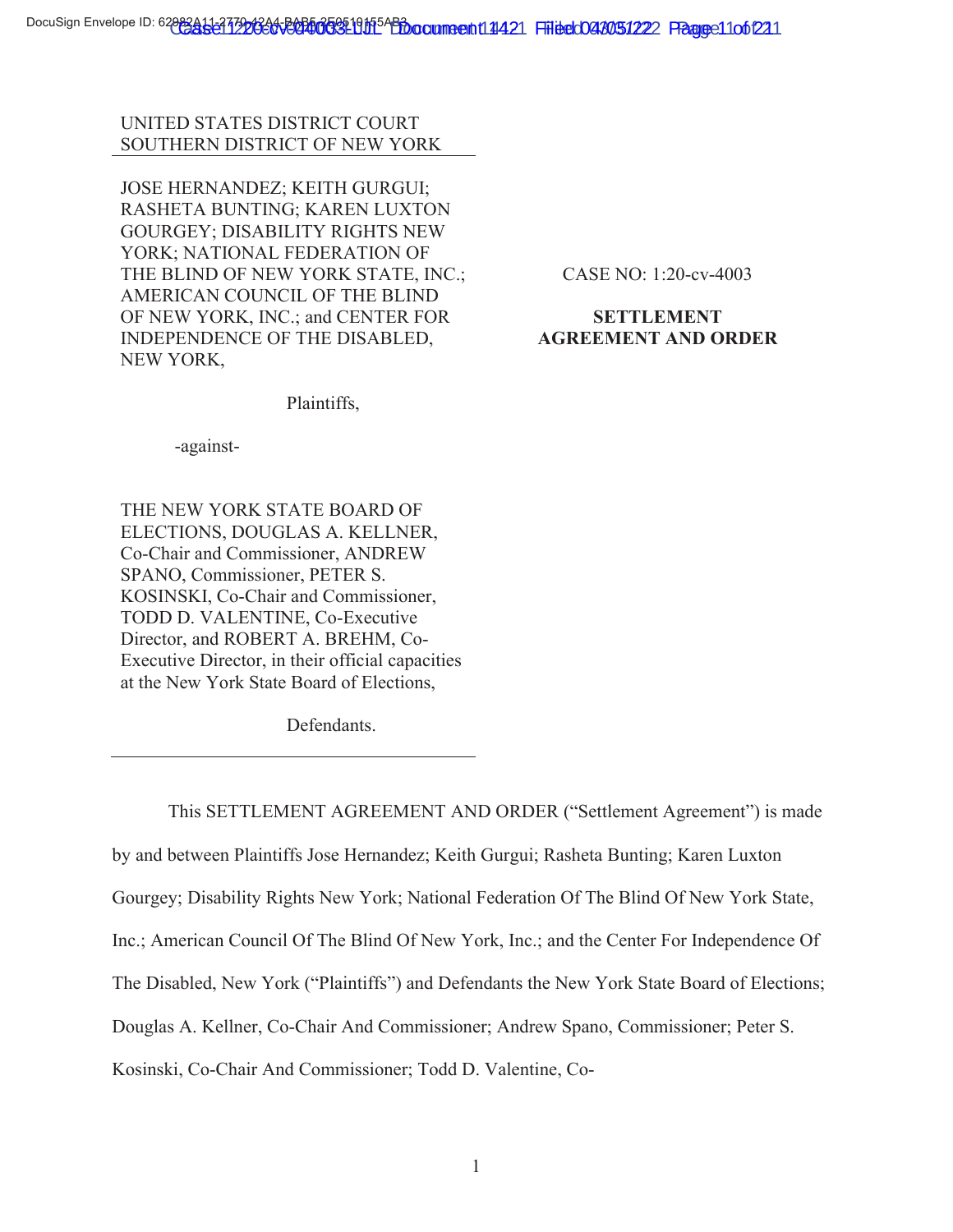capacities at the New York State Board of Elections ("Defendants")<sup>1</sup> (collectively, "the Executive Director; and Kristen Zebrowski Stavisky, Co-Executive Director, in their official Parties"), as follows:

**WHEREAS**, Plaintiffs filed a Complaint dated May 22, 2020 (Dkt. 1), alleging that Defendant New York State Board of Elections ("SBOE")'s absentee voting program is inaccessible to individuals with disabilities and therefore in violation of the Americans with Disabilities Act ("ADA"), 42 U.S.C. § 12101 *et seq.*, and Section 504 of the Rehabilitation Act of 1973 ("Section 504"), 29 U.S.C. § 794 (the "Action"); and

**WHEREAS,** on May 27, 2020, SBOE adopted a number of measures toward improving access to absentee ballots; and

**WHEREAS,** the Parties agreed on June 6, 2020 to a Stipulated Settlement resolving the issues raised in Plaintiffs' Motion for Preliminary Injunction and Temporary Restraining Order ("PI/TRO Motion") regarding the June 23, 2020 Elections (Dkt. 38), and were on August 19, 2020, bound by a court order relating to the November 3, 2020 General Election (Dkt. 110); and

**WHEREAS,** this Settlement Agreement is intended to wholly resolve the Action, identified above, between the Parties without further expense, delay, and the risks and uncertainties of trial; and

**WHEREAS,** the Parties intend this Settlement Agreement, in addition to obviating the need for further litigation, to finalize the shared goal of the Parties in creating and implementing a more accessible absentee voting program;

<sup>&</sup>lt;sup>1</sup> Pursuant to Federal Rule of Civil Procedure 25(d), Kristen Zebrowski Stavisky is automatically substituted for former Co-Executive Director Robert A. Brehm as a Defendant in this case.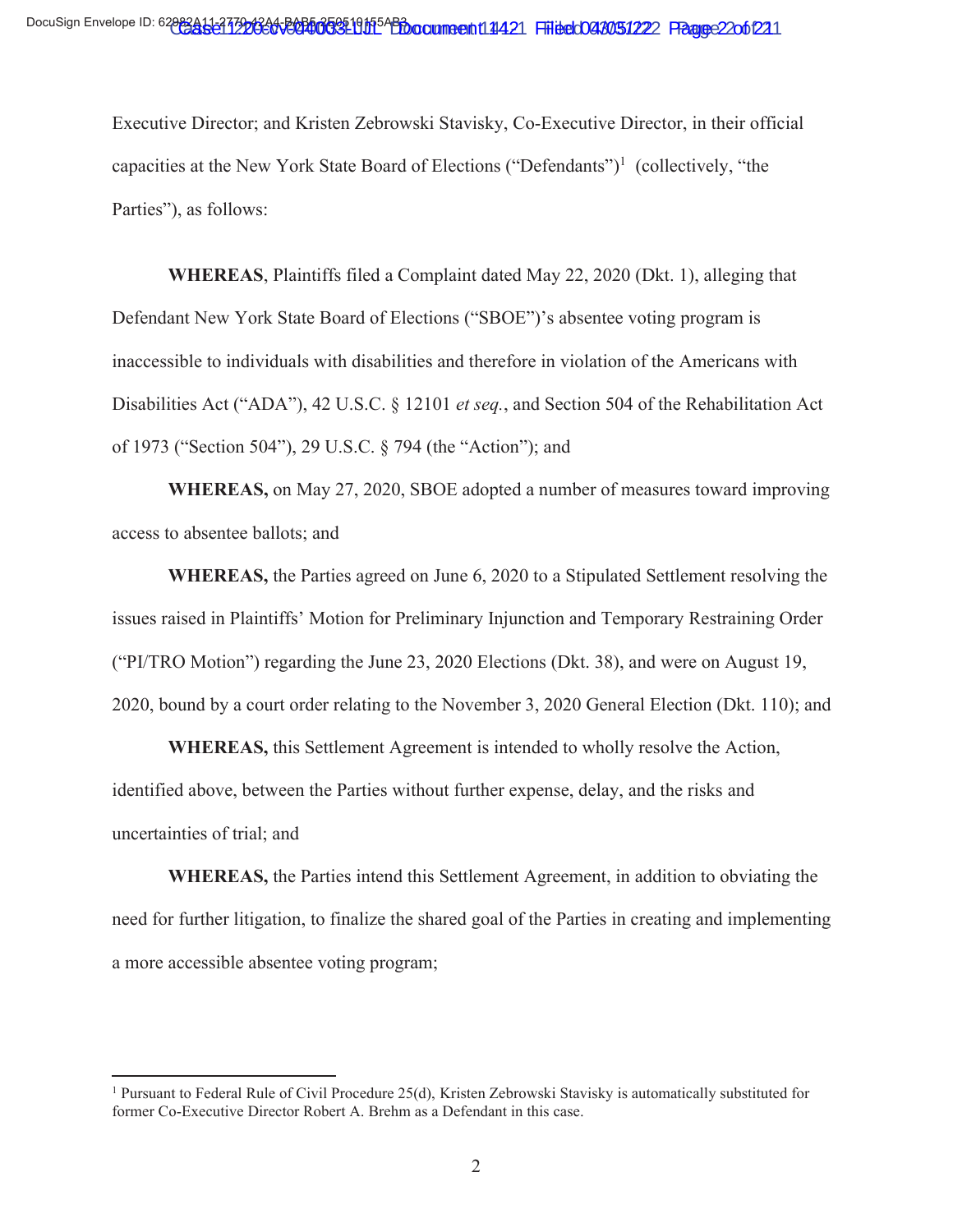# **NOW, THEREFORE, IT IS STIPULATED, AGREED, AND ORDERED AS FOLLOWS**:

## **I. DEFINITIONS**

1. The following terms as used in this Settlement Agreement shall be defined as follows:

a. "Accessible Forms" mean forms, applications, *ballots, or transactions that are electronically fillable and submittable,* produce a savable confirmation of submission for users, are provided in an HTML format option, and are compliant with WCAG 2.1 AA or, where WCAG 2.1 AA cannot be procured, are compliant with WCAG 2.0 AA, but nothing in this Settlement Agreement shall require SBOE or any County Boards of Election to accept any ballots via an electronic ballot return system during the term of this Settlement Agreement.

b. "Ballot Data Information" means the raw data to produce a sample ballot.

c. "County Boards of Elections ('CBOEs')" means the 58 county agencies in New York State responsible for voter registration and administration of elections within their respective jurisdictions.

eligibility requirements. d. "Eligible Voter" means an individual who meets the New York State voting

that creates a completed form that can be printed. e. "HTML Webform" means a form on a webpage that allows a user to enter data

f. "Plaintiffs" means the Plaintiffs in the above-captioned action.

g. "Print Disability" means any disability that interferes with the effective reading, writing, or use of printed material.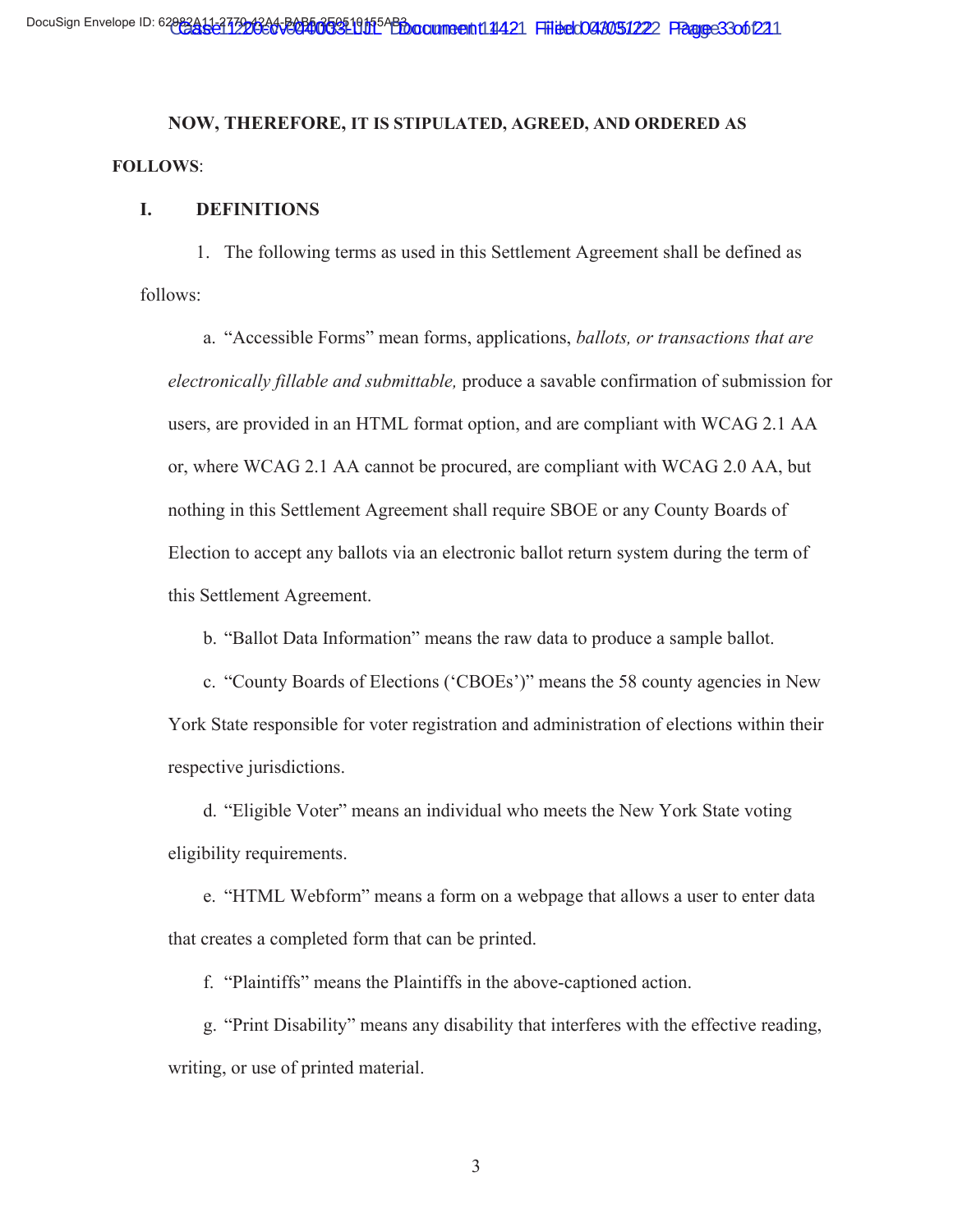h. "Remote Accessible Vote-by-Mail ('RAVBM') system" means an electronic system that allows voters with a disability to mark a ballot privately and independently using their own assistive technology, download a ballot, print their marked ballot, and mail it to their CBOE to be canvassed and counted.

i. "SBOE" means the Defendant State Board of Elections, the New York State agency created pursuant to New York State Election Law § 3-102.

2. Unless otherwise provided in this Settlement Agreement or by common understanding in context, technical terms used in this Settlement Agreement have the same meaning as provided in the Web Content Accessibility Guidelines ("WCAG") 2.1 published by the World Wide Web Consortium ("W3C"), *available at* <www.w3.org/TR/WCAG>.

#### **II. REQUIREMENTS**

3. SBOE shall, by June 1, 2022, develop, test, and implement an accessible, electronic method by which voters with a Print Disability across New York State may request, receive, and mark an accessible absentee ballot electronically via an RAVBM system as provided for in this Settlement Agreement from their CBOE. This Settlement Agreement applies to elections on or after June 1, 2022 conducted by CBOEs.

a. SBOE will share any forms related to the RAVBM process and a description of the RAVBM system and processes with Plaintiffs for comment prior to implementation, on a rolling basis to the extent possible and as soon as reasonably practicable.

b. SBOE agrees to consider in good faith any comments or modifications suggested by Plaintiffs.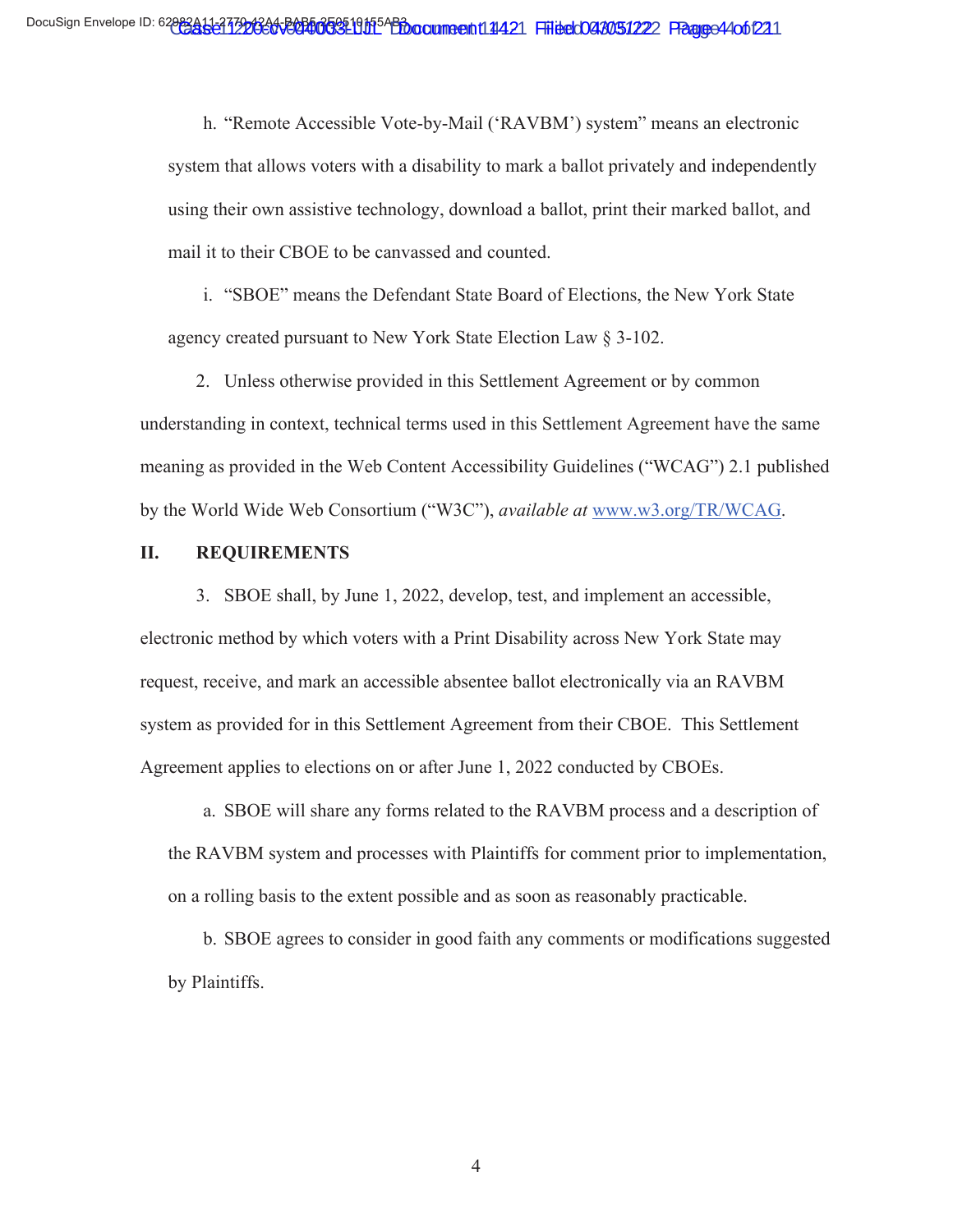4. By May 15, 2022, SBOE shall identify and publicize on its website the name and contact information of a SBOE staff member(s) to provide technical assistance to CBOEs and to voters attempting to request, mark, or return accessible absentee ballots.

5. SBOE shall ensure that the RAVBM system is fully accessible and in compliance with WCAG 2.1 AA, or, if WCAG 2.1 AA compliant modalities cannot be reasonably procured, is in compliance with WCAG 2.0 AA.

6. SBOE shall ensure that educational ballot information generated from ballot data information will be provided in an accessible, WCAG 2.1 AA-compliant format – or, where WCAG 2.1 AA cannot reasonably be achieved, in a format compliant with WCAG 2.0 AA – on the SBOE website.

ballots. Specifically, SBOE agree to the following: 7. SBOE shall educate all CBOEs on the RAVBM system and the process by which voters with a Print Disability may request, receive, mark, and return accessible absentee

a. Within 30 days of the date that the Court "so orders" this Settlement Agreement and dockets same on the Court's Electronic Filing System, SBOE shall provide the CBOEs with copies of this Settlement Agreement along with detailed instructions on what the CBOEs must do to implement the relevant terms of this Settlement Agreement.

Settlement Agreement and the processes for compliance with it. b. SBOE shall provide a mandatory training session on accessible absentee ballots to all CBOEs each year this Settlement Agreement is in effect wherein it will explain this

c. At least 60 days prior to each CBOE-run primary or general election that takes place during the term of this Settlement Agreement, SBOE shall communicate with each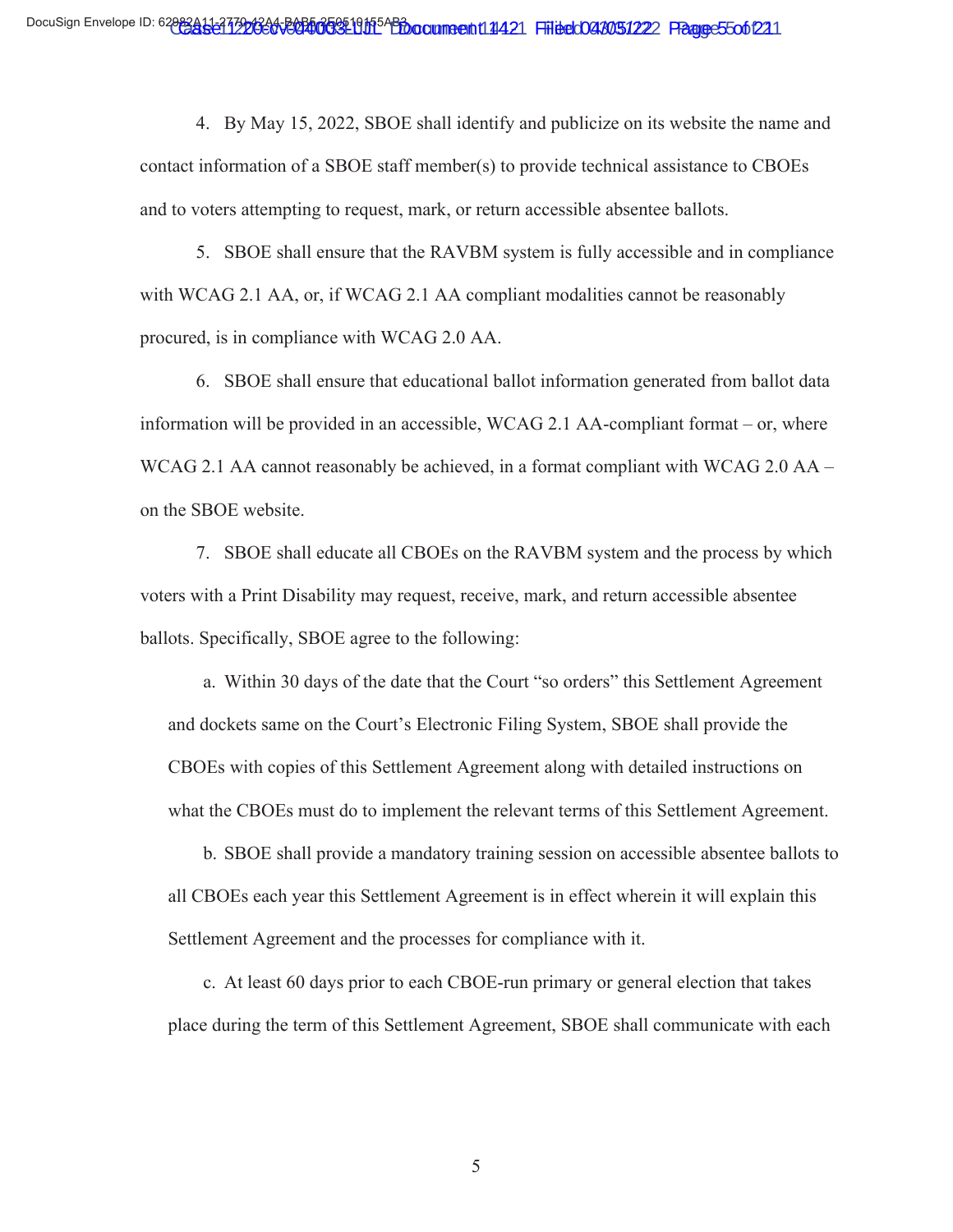CBOE to obtain certification in writing from the CBOE that it is aware of and in compliance with the relevant terms of this Settlement Agreement.

d. SBOE shall share with Plaintiffs, prior to implementation, the materials to be utilized for training required by this Settlement Agreement, and shall consider in good faith any comments or modifications suggested by Plaintiffs.

8. SBOE shall create and implement, for use by June of 2022, a centralized, uniform statewide process for voters to request an accessible absentee ballot through the SBOE website.

a. SBOE agrees to, by May 1, 2022, make available a statewide portal request system through which a voter with a Print Disability can make a request via accessible HTML fillable form that will be transmitted promptly to the voter's CBOE for processing, so long as such an absentee portal is required under New York State law. This provision shall not apply with respect to any jurisdiction that provided its own portal in 2020, provided such jurisdiction continues to do so.

home page or its absentee ballot subpage. b. SBOE shall issue a directive requiring CBOEs to link to this centralized request process on their websites in an accessible public-facing location on either the CBOE

c. In addition to Subsection  $8(a)$ , SBOE agrees that voters must have available the following options to submit an accessible absentee ballot request form to each respective CBOE: by United States mail, web portal, fax, or email, to the extent these method are available to all absentee voters pursuant to New York State law.

d. SBOE agrees that voters may submit an electronic request for an accessible absentee ballot at any time up until fifteen (15) days prior to a primary election or general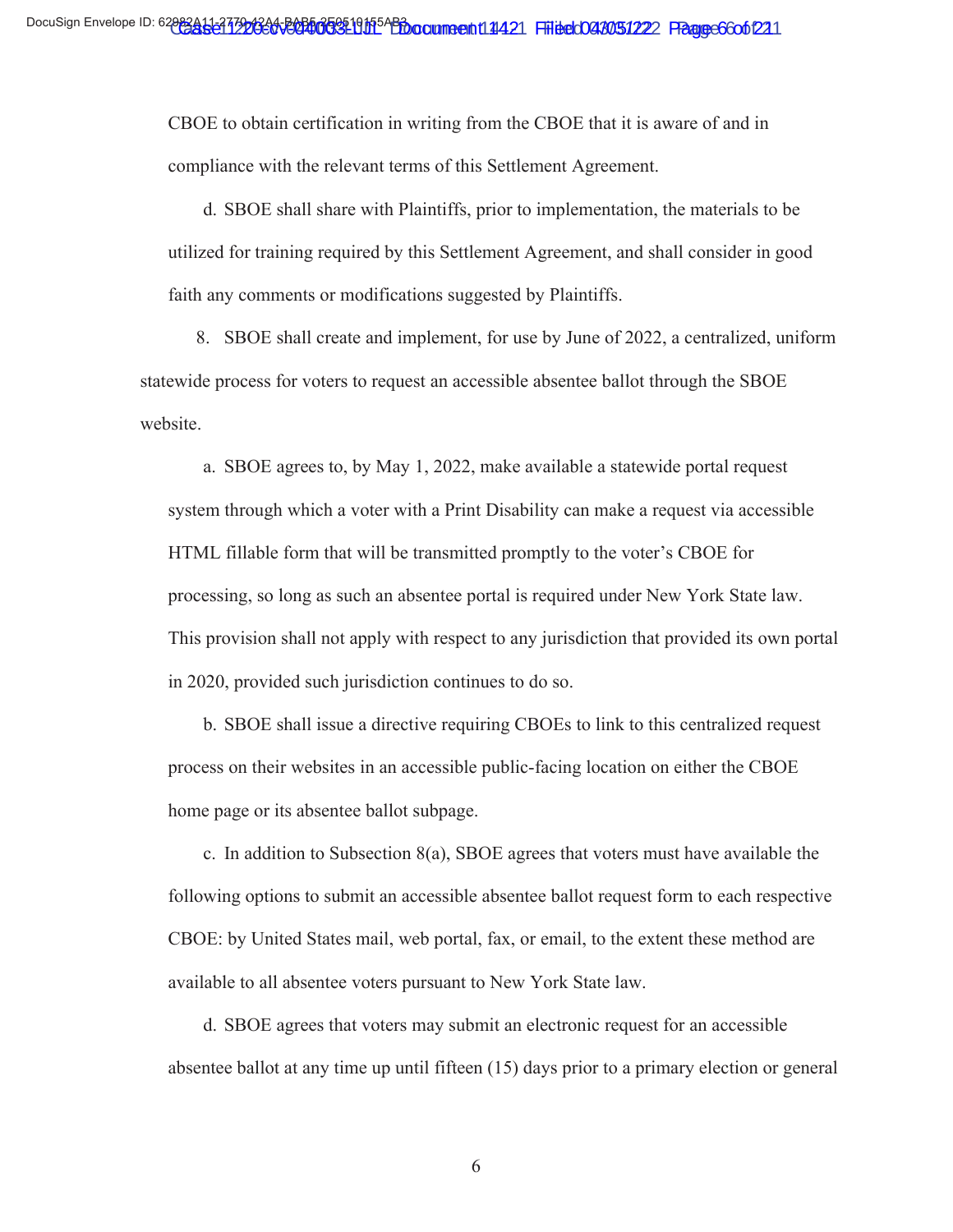State law changes the deadline for absentee ballot requests for all absentee voters, or the election, or within the time frame established by New York State or federal law for the submission of absentee ballot requests by methods other than in person. If New York methods by which those requests must be submitted, such change in law shall supersede this subparagraph.

absentee ballots: 9. SBOE agrees to the following regarding the delivery and return of accessible

a. For all elections held in 2022, CBOEs will provide eligible voters who request an accessible absentee ballot a postage-paid ballot return envelope and oath envelope by mail at least fifteen days (15) prior (subject to 8(d) above) to a primary election or general election. Postage paid envelopes thereafter, as applicable, will be provided at any election where postage paid envelopes are provided to all absentee voters.

b. For the June 2022 election and elections held thereafter, oath envelopes must include tactile markers designating where the voter should sign. However, CBOEs will be instructed to accept signatures anywhere on the envelope.

c. CBOEs will provide an accessible electronic version of the oath envelope, accessible instructions on how to return the ballot, and a return envelope template that can be printed by the voter to all eligible voters who request an accessible absentee ballot. Plaintiffs agree that the versions of these envelopes provided by the SBOE for the 2020 elections met the accessibility requirements of this subparagraph.

d. The attestation on the accessible absentee ballot oath envelope will be the same as the attestation on the paper ballot oath envelope for all voters.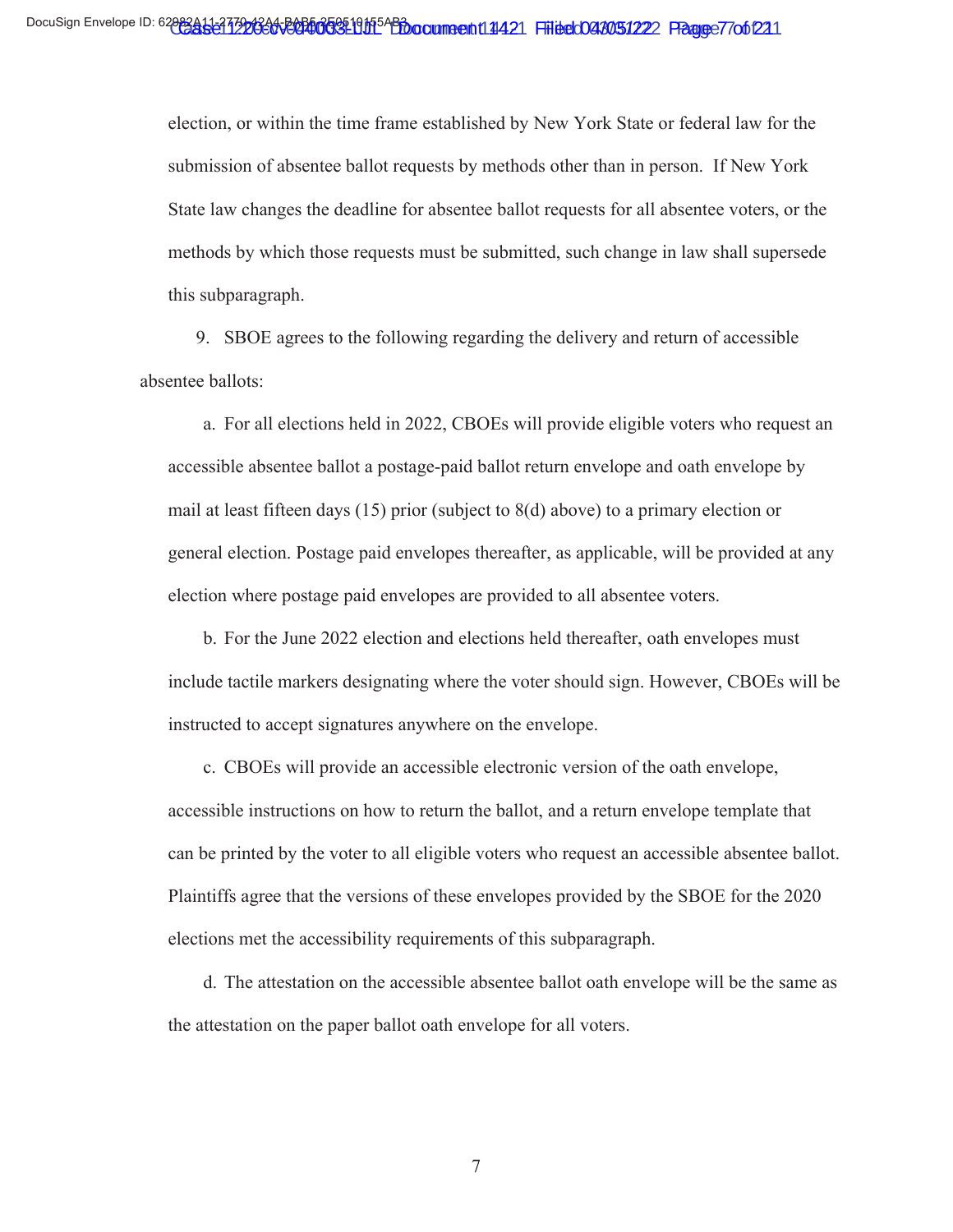method is applicable pursuant to state law. e. Upon completion of the ballot, the voter may return the printed accessible absentee ballot using the United States Postal Service or hand delivery to their CBOE, or by any other method the CBOE provides for the return of absentee ballots if such other

same as for other absentee ballots. f. Submission and postmark deadlines for accessible absentee ballots shall be the

10. SBOE shall, to the extent practicable, provide on the SBOE website, and shall instruct the CBOEs to provide on their respective websites, information for voters who are utilizing the accessible absentee ballot system on where they can access printers in order to print their ballots, and instructions for accessing county-based resources for printing. SBOE and CBOEs shall also provide the information that voters with a disability will still be able to vote in-person using an accessible Ballot Marking Device ("BMD"), either during early voting or on Election Day.

11. SBOE shall, for all state and local elections run by CBOEs occurring prior to June 1, 2022, continue at minimum to provide via email an accessible fillable PDF absentee ballot ("accessible PDF ballot") or accessible HTML ballot, to eligible voters who have a print disability and request an accessible absentee ballot. SBOE will implement these accessible ballots according to the processes set forth in Paragraph 11 of the June 2, 2020 Stipulation of Settlement (Dkt. 38; "Stipulation") and Paragraph 1 of the August 18, 2020 Order (Dkt. 110; "Order"), including the following:

a. SBOE agrees that upon receipt of a voter's request for an accessible absentee ballot, CBOEs or their agents will, pursuant to mandatory directive of the SBOE, generate a ballot that is screen readable using common assistive technology, such as Job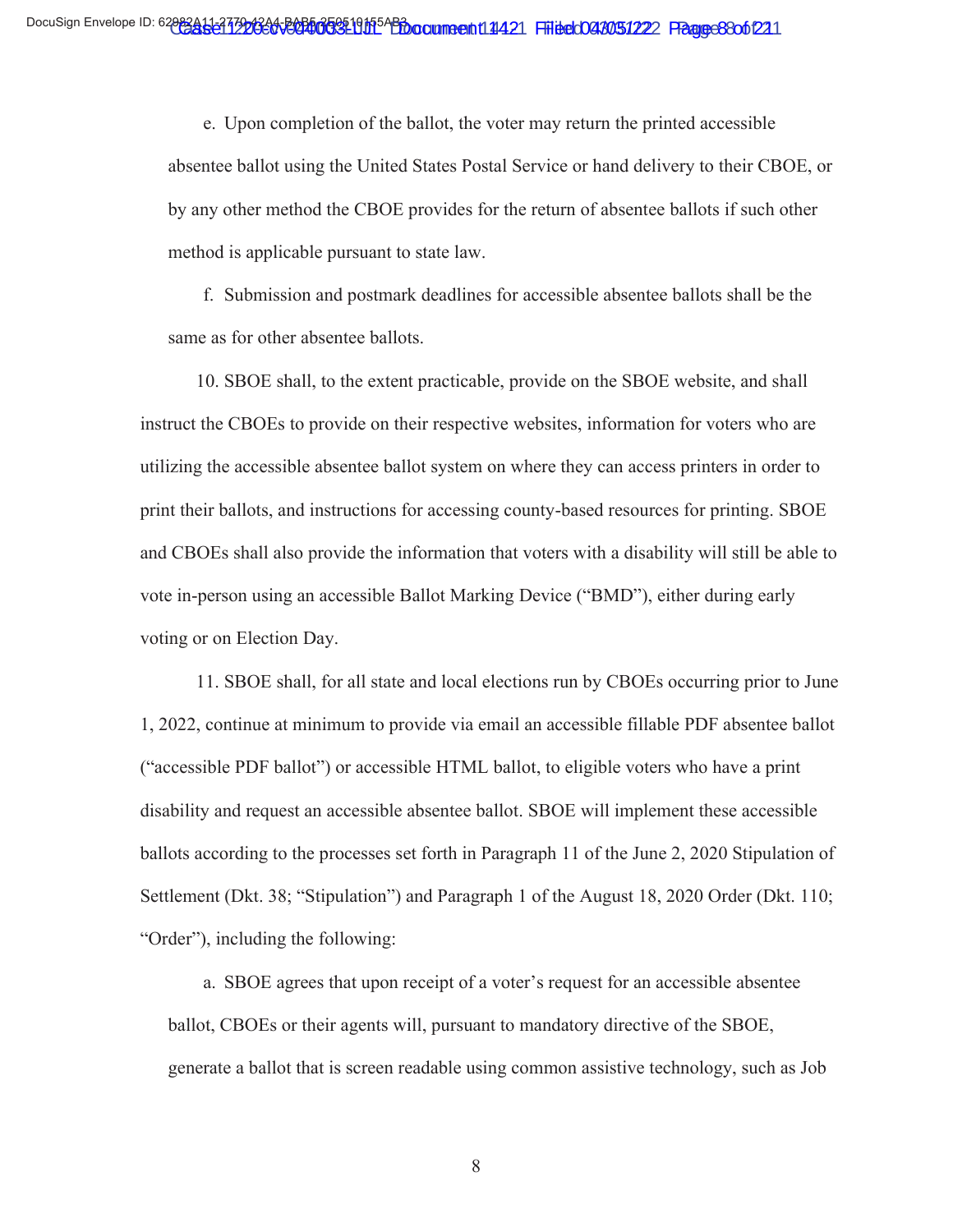Access with Speech "JAWS" software, Apple VoiceOver, and Android TalkBack, which shall include insertion of tags and fillable objects so that it can be completed independently and privately by the requesting individual using standard, accessible technology, namely a screen-reader program. The accessible absentee ballot shall meet WCAG 2.1 AA standards for a PDF, or, if WCAG 2.1 AA cannot be procured, WCAG 2.0 AA standards.

b. An accessible absentee ballot may also include, for a CBOE that provided an accessible ballot in a web-based format (such as a fillable HTML) for the June 23, 2020 or November 3, 2020 election, the use of the same such accessible ballot in a web-based format for elections taking place subsequent to the implementation of this agreement but prior to June 1, 2022. This will be done subject to consultation with the SBOE Technology and Election Operations staff and upon resolution of any issues with such accessible ballot in a web-based format.

12. Plaintiffs agree not to file litigation challenging any alleged failure by SBOE to permit Plaintiffs or their members to return accessible absentee ballots electronically during the term of this Settlement Agreement.

a. This Settlement Agreement does not preclude the SBOE and CBOEs from implementing an electronic ballot return system during the term of this Settlement Agreement.

13. The term of this Settlement Agreement shall begin on the date a "so ordered" Settlement Agreement is docketed on the Court's Electronic Filing System, and shall end on May 31, 2025.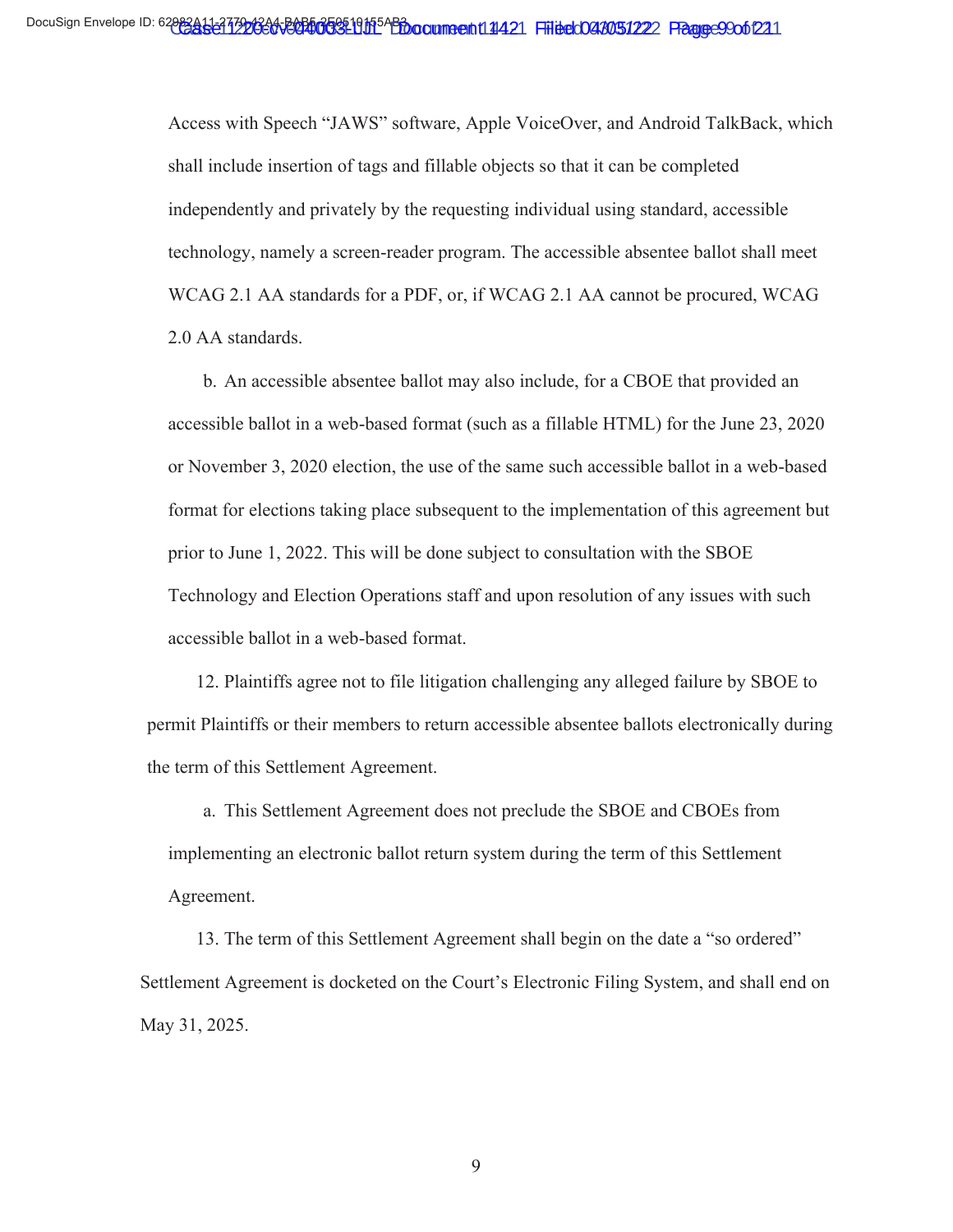the following information, by CBOE: 14. SBOE shall, within 45 days after each election certification for the term of this Settlement Agreement, provide Plaintiffs with a report for the preceding election containing

a. The number of voters who requested an accessible absentee ballot;

b. The number of accessible absentee ballots provided by the CBOE;

c. The number of accessible absentee ballots received by the CBOE;

 for their rejection; d. The number of accessible absentee ballots rejected by the CBOE and the reasons

e. The number of accessible absentee ballots counted by the CBOE; and

complaints were resolved. f. Categorical descriptions of complaints or feedback received by election officials at the county or state level, from voters or any source assisting a voter in making a complaint (i.e. Independent Living Centers, advocates, schools, aides, etc.), regarding attempts to use or use of the accessible absentee ballot, along with descriptions of how

15. SBOE agrees to publish the following:

 ordered" by the Court; and a. This Settlement Agreement and a summary of its terms by Press Release, and on the SBOE website within 30 days after docketing of this Settlement Agreement as "so

 implements state-wide in a Press Release and on the SBOE website by June 1, 2022; and c. Announcement of updates that create substantial changes to the RAVBM system b. Announcement of the RAVBM accessible absentee ballot program SBOE

in timely Press Releases and on the SBOE website.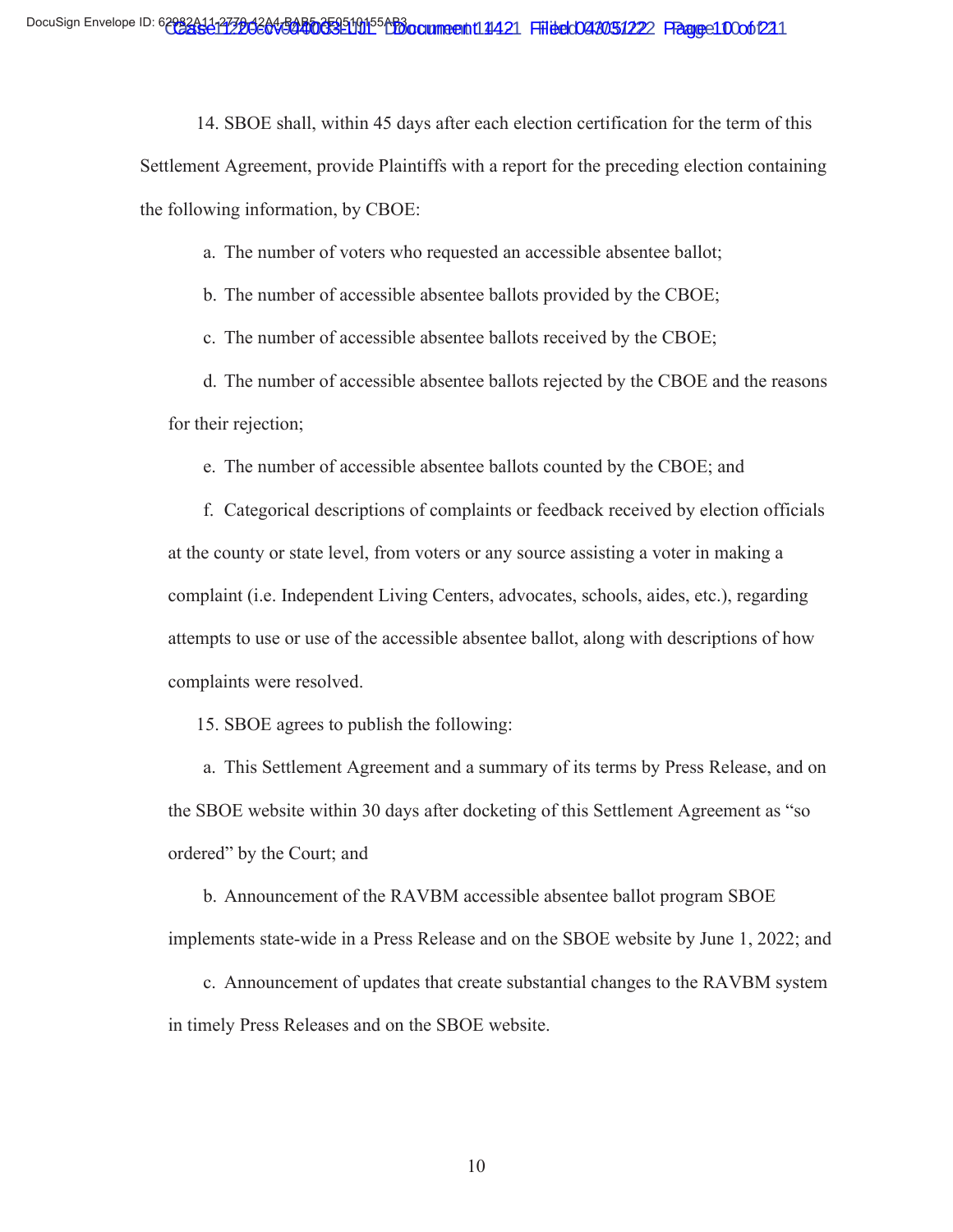## **III. ATTORNEY'S FEES AND COSTS**

#### 16. **Payments to Plaintiffs and Plaintiffs' Attorneys**

In full consideration of Plaintiffs' execution of this Settlement Agreement, their agreement to be bound by its terms, and their undertakings as set forth herein, including the final resolution of the Action, and other good and valuable consideration, the sufficiency of which is hereby acknowledged, the State of New York, on behalf of the Defendants, shall pay the gross sum of FOUR HUNDRED THOUSAND DOLLARS ([\\$400,000.00](https://400,000.00)), for which I.R.S. Form 1099 shall be issued to Plaintiffs' attorneys in this amount, in full and complete satisfaction of any and all claims, allegations, or causes of action for attorneys' fees, costs, disbursements, and expenses incurred by Plaintiffs or Plaintiffs' attorneys for any and all counsel who have at any time represented or assisted Plaintiffs in the Action, or in connection with any other proceeding (administrative, judicial, or otherwise) and any other claim or action arising from, related to, based upon, or alleging any of the acts, transactions, occurrences, or omissions asserted or purportedly asserted in the Action. The foregoing payment shall be made payable to: "Brown Goldstein & Levy, LLP, and mailed to Brown, Goldstein & Levy, LLP, 120 E. Baltimore St., Suite 2500, Baltimore, MD 21202.

#### 17. **State Approval of Payments**

approval and effectuating payment.<br>
11 The payments referenced in Paragraph 16 of this Settlement Agreement are conditioned upon and subject to the approval of all appropriate state officials in accordance with N.Y. Public Officers Law  $\S 17$ , and approval will not be unreasonably withheld. Plaintiffs and Plaintiffs' attorneys agree to promptly execute and deliver all necessary and appropriate vouchers and other documentation requested with respect to obtaining such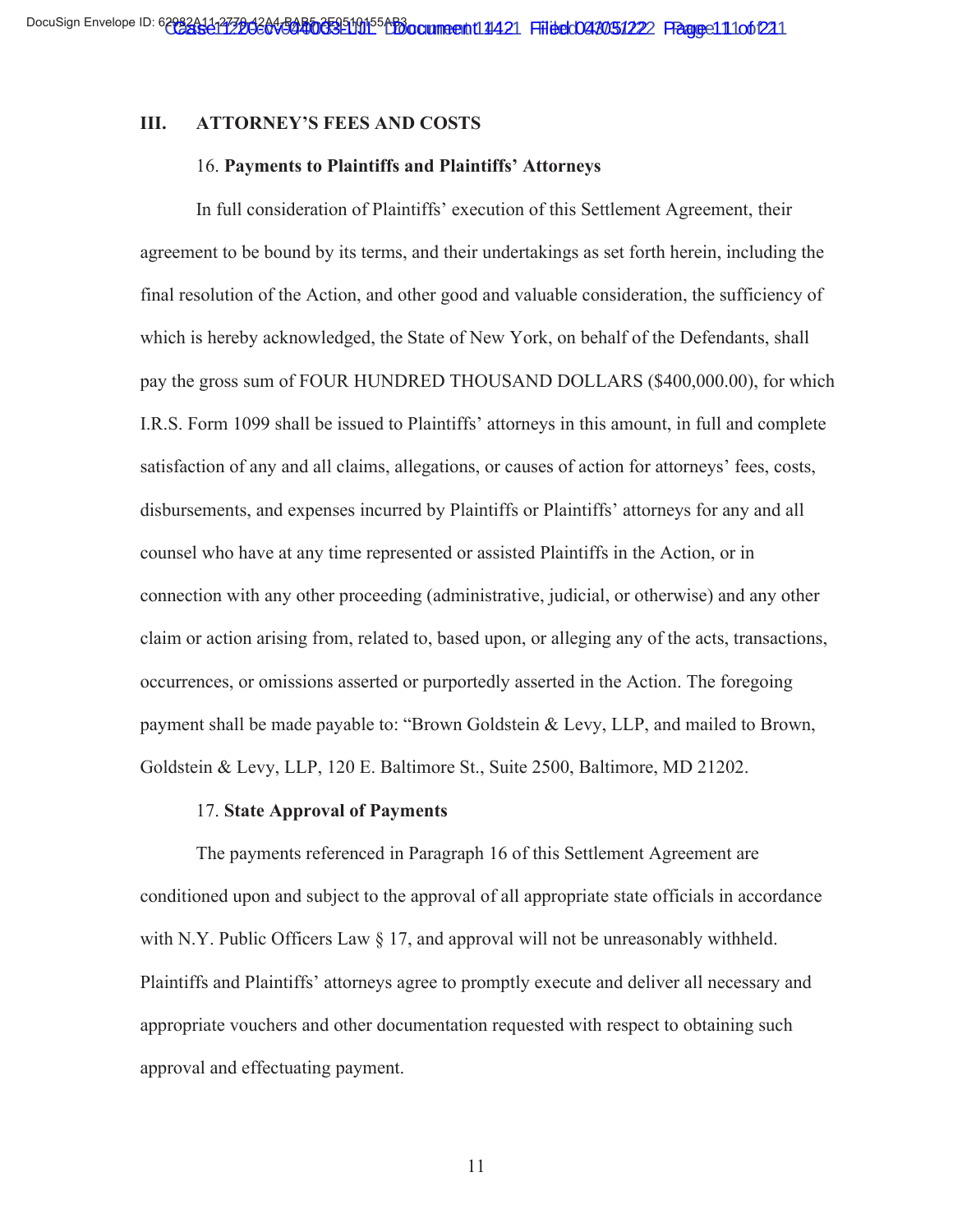### 18. **Accrual of Interest**

In the event that the payments referenced in Paragraph 16 of this Settlement Agreement have not been made by the one hundred twentieth (120th) day after the receipt by the Office of the Attorney General of a "So Ordered" copy of this Settlement Agreement, entered on the docket by the Clerk of the Court, together with all other requested documentation required under Paragraph 17 of this Settlement Agreement, interest on any part of the sum not paid by the end of the one hundred twentieth (120th) day shall accrue on the outstanding principal balance at the statutory rate prescribed by 28 U.S.C. § 1961, commencing on the one hundred and twenty-first (121st) day after receipt by the Office of the Attorney General of all documentation required under Paragraph 17 of this Settlement Agreement.

## 19. **Liability for Taxes**

Any taxes, or interest or penalties on taxes, on the payments referenced in Paragraph 16 of this Settlement Agreement shall be the sole and complete responsibility of Plaintiffs and their attorneys for fees paid to said attorneys. Plaintiffs and their attorneys agree and acknowledge that they shall have no claim, right, or cause of action against Defendants and/or the State of New York, or any of their present or former agencies, departments, divisions, officers, employees, agents, attorneys, and assigns, whether in an individual or official capacity, or any of them, or all of them, on account of such taxes, interest, or penalties.

### 20. **Responsibility for Liens.**

Plaintiff and Plaintiff's attorneys agree that neither the Defendants, nor the State of New York (including, but not limited to, any and all agencies, departments, and subdivisions thereof and any of its officials, employees, or agents, whether in their individual or official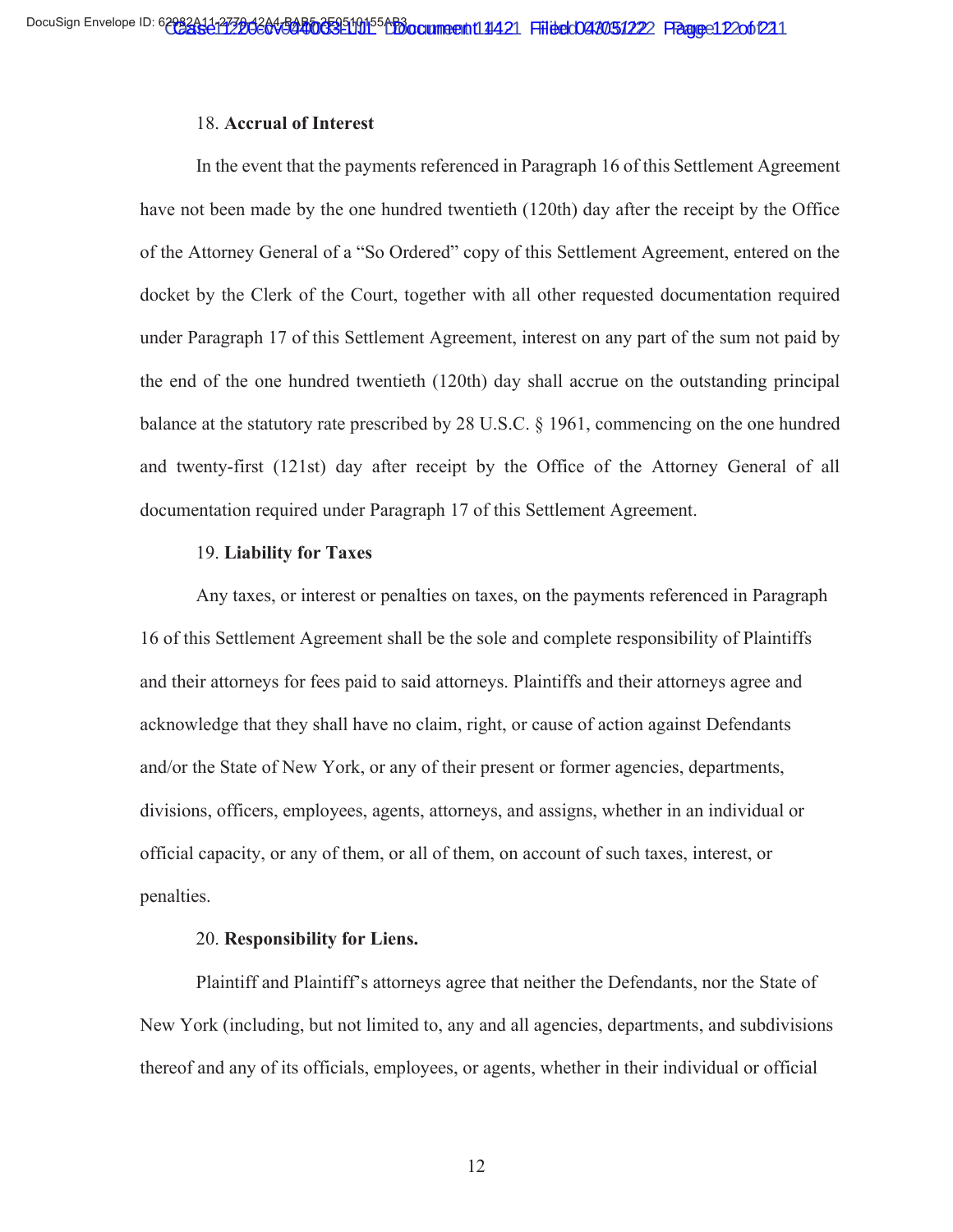capacities) shall be responsible for any liens of any kind (including, but not limited to, any and all workers' compensation, tax, or child support liens) which may attach to the payments referenced in Paragraph 16 of this Settlement Agreement by operation of law or otherwise. Plaintiffs and Plaintiffs' attorneys agree and acknowledge that they shall have no claim, right, or cause of action against Defendants and/or the State of New York (including, but not limited to, any and all agencies, departments, and subdivisions thereof and any of its officials, employees, or agents, whether in their individual or official capacities) for the satisfaction of any such liens.

### 21. **Release in Favor of Defendants**

For and in consideration of the agreements set forth in this Settlement Agreement and other good and valuable consideration, the sufficiency and receipt of which are hereby acknowledged, and except for the rights and obligations set forth in this Settlement Agreement, Plaintiffs, on behalf of themselves, administrators, successors, and assigns (collectively, "Releasing Parties"), hereby release and forever discharge the Defendants and the State of New York, together with their present and former agencies, authorities, commissions, departments, divisions, subdivisions, subsidiaries, administrators, principals, officers, employees, directors, members, agents, attorneys, insurers, and assigns, whether in an individual or official capacity, or any of them, or all of them (collectively, "Released Parties") from all manner of actions, proceedings, suits, grievances, injuries, debts, obligations, dues, sums of money, accounts, contracts, controversies, agreements, promises, damages, judgments, claims, and demands whatsoever, direct or indirect, known or unknown, discovered or undiscovered, that the Releasing Parties incurred in connection with the Action up to and including the date of this Settlement Agreement related to any and all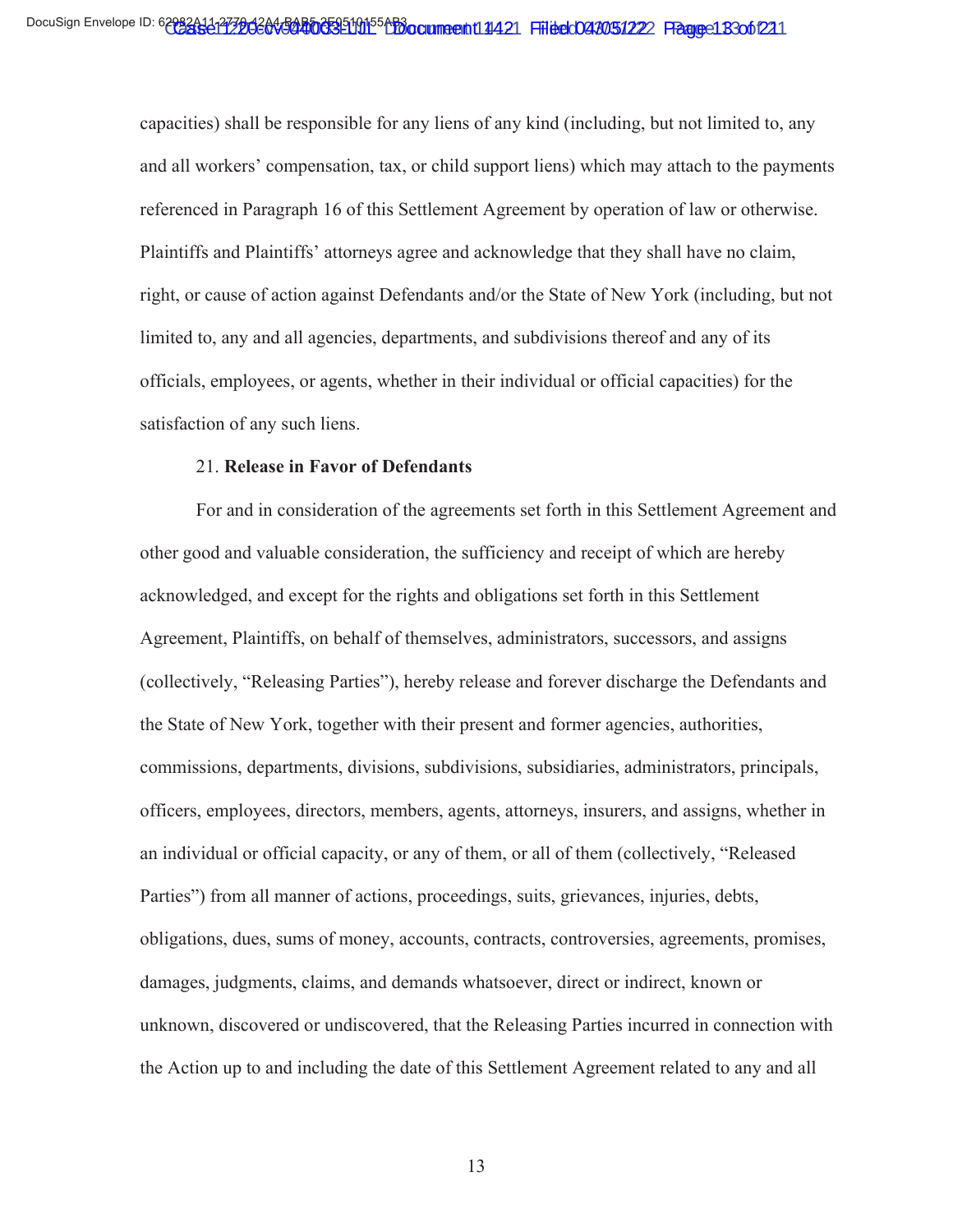rights, claims, causes of action, grievances related to or arising out of the acts, transactions, occurrences, or omissions that are described, alleged, or contained in the Action. Plaintiffs are not waiving or releasing any nonwaivable statutory protections or any constitutional rights.

#### 22. **No Other Action or Proceeding Commenced.**

Other than the Action, Plaintiffs represent that they have not commenced, maintained, or prosecuted any action, charge, complaint, grievance, or proceeding of any kind that is still pending against the Released Parties that would be subject to the release contained in Paragraph 21, on their own behalf or on behalf of any other person and/or on behalf of or as a member of any alleged class of persons, that none of the foregoing is currently pending in any court or before any administrative or investigative body or agency, and acknowledges that this representation constitutes a material inducement for Defendants to enter into this Settlement Agreement.

#### 23. **Waiver of Attorneys' Lien**

The undersigned attorneys for Plaintiffs do hereby release and waive any attorneys' lien they may have on the settlement proceeds in the Action pursuant to N.Y. Judiciary Law §§ 475 and 475-a or any other state or federal law, statute, contract, or otherwise.

#### 24. **No Other Attorney**

Plaintiffs represent and warrant that besides the undersigned attorneys for Plaintiffs, there are no other attorneys that have a lien on the settlement proceeds in the Action pursuant to the provisions of N.Y. Judiciary Law §§ 475 and 475-a or any other state or federal law, statute, contract, or otherwise.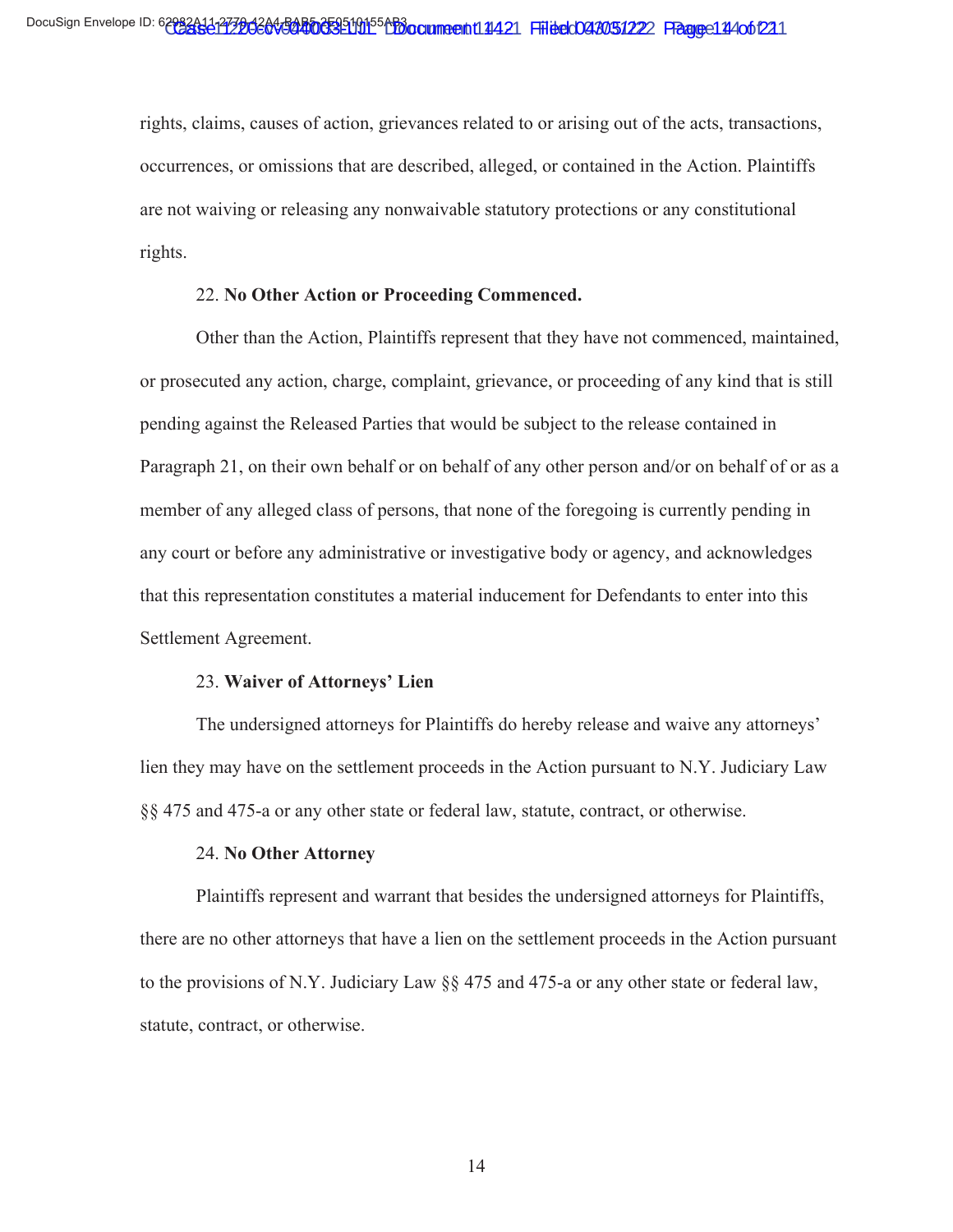#### 25. **Authority**

Each signatory to this Settlement Agreement hereby represents and warrants that he, she, it has the requisite authority to enter into this Settlement Agreement, and has not previously assigned or transferred any rights or interests with respect to the matters covered by this Settlement Agreement.

## 26. **Voluntary Agreement**

Plaintiffs represent that they have thoroughly discussed with counsel all aspects of this Settlement Agreement, and Plaintiffs represent that they have carefully read and fully understand all of the provisions of this Settlement Agreement. Plaintiffs represent that they execute and deliver this Settlement Agreement voluntarily after being fully informed of its terms, contents, and effect, and acknowledge that they understand its terms, contents, and effect. Plaintiffs acknowledge that no compromise or representation of any kind, other than as set forth or referred to herein, has been made to any party or anyone acting on behalf of any party.

#### 27. **Negotiated Agreement**

The Parties acknowledge that each party has cooperated in the drafting and preparation of this Settlement Agreement. The language in all parts of this Settlement Agreement shall be construed according to its fair meaning and not strictly for or against any party.

#### 28. **Entire Agreement**

This Settlement Agreement constitutes the entire agreement between the Parties hereto pertaining to the Action, and supersedes and embodies, merges and integrates all prior and current agreements and understandings of the Parties, whether written or oral, with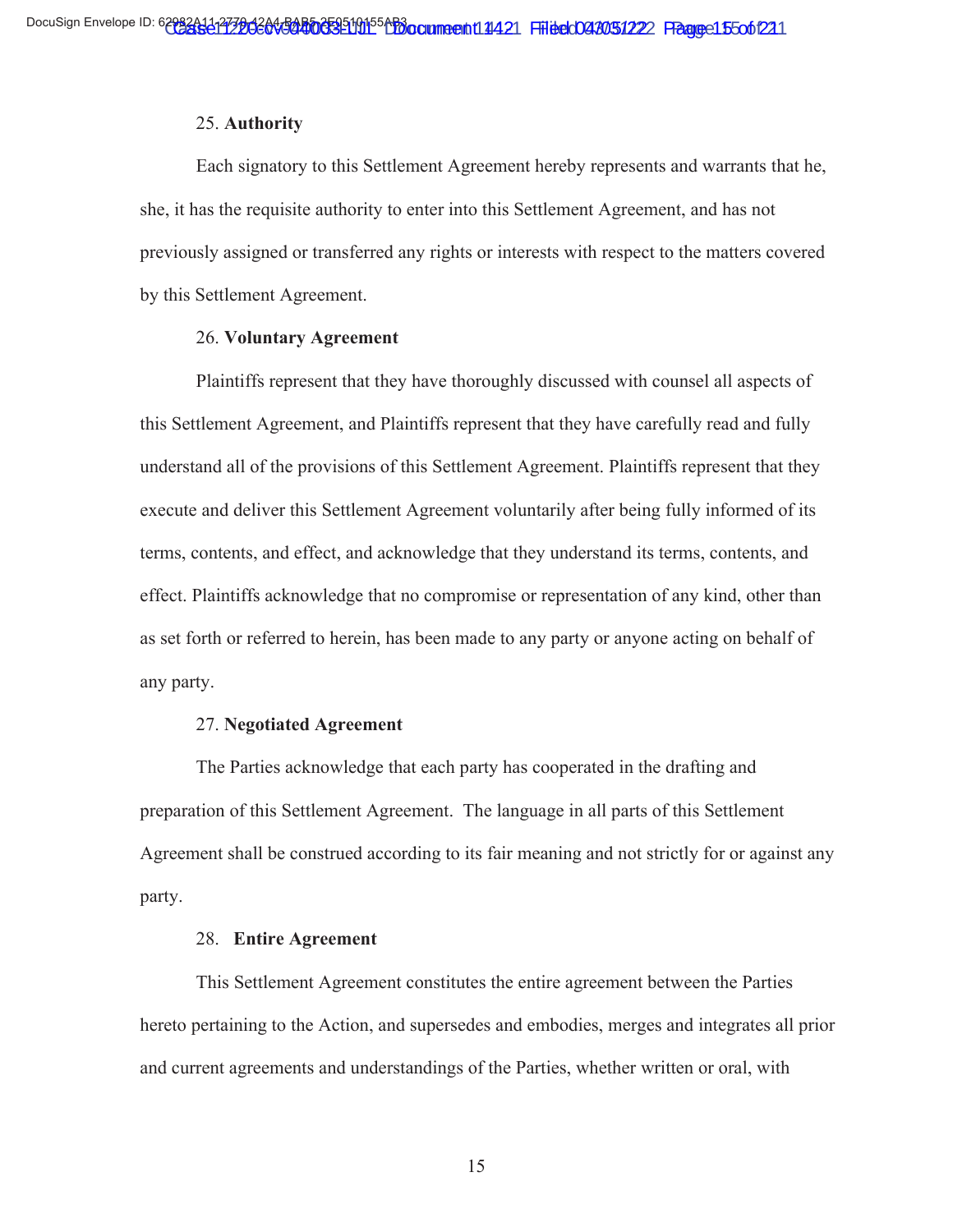respect to the Action and this Settlement Agreement, and may not be clarified, modified, changed, or amended except in a writing duly executed by the Parties or an authorized representative of the Parties.

## 29. **Governing Law**

The terms of this Settlement Agreement shall be governed by, and construed in accordance with, the laws of the State of New York applicable to contracts to be performed wholly within the State of New York, except to the extent that federal law may apply to the releases and waiver of federal claims pursuant to this Settlement Agreement.

#### 30. **Severability**

With the exception of paragraphs 12, 16, 17, 19, 20, 21, 22, 23, 24, 25, 26, 27, 28 and 29 of this Settlement Agreement, if any other provision of this Settlement Agreement shall be held by a court of competent jurisdiction to be invalid, void, or unenforceable in whole or in part, or if new state or federal laws are enacted or new federal or state regulations are promulgated which negate or invalidate any provision of this Settlement Agreement, such decision, enactment or promulgation shall not invalidate the remaining portion or affect its validity.

#### 31. **Headings**

The headings contained in this Settlement Agreement are for convenience of reference only and are not a material part of this Settlement Agreement.

## **IV. OTHER TERMS**

32. The Parties agree to resolve any disputes related to this Settlement Agreement in the following manner: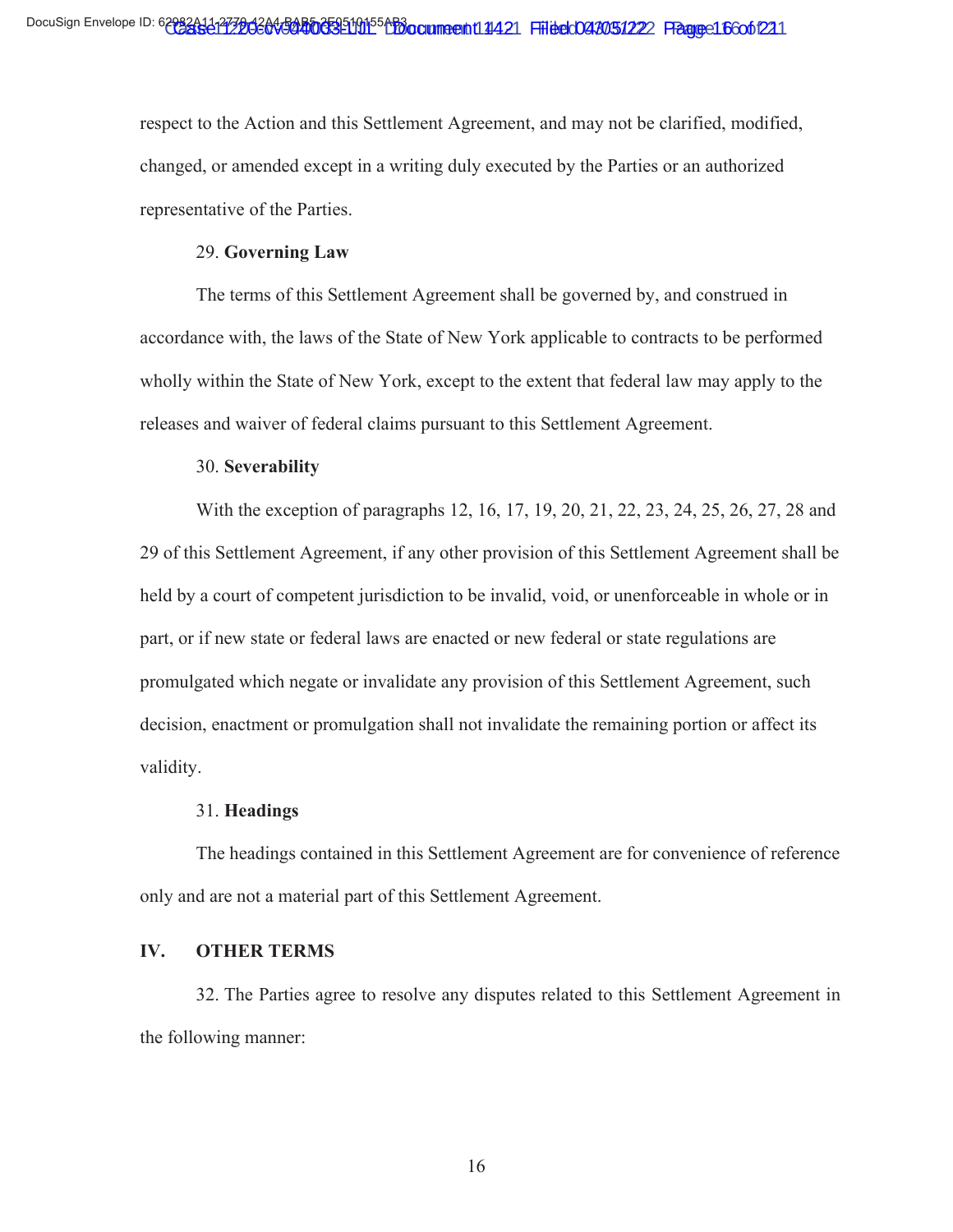a. SBOE will provide one or more point(s) of contact at the SBOE for Plaintiffs to contact regarding compliance issues by the CBOEs during the term of this Settlement Agreement.

b. Plaintiffs shall make a notification of non-compliance in writing to the SBOE, which can include an email, to the designated point of contact(s).

c. The SBOE shall take all reasonable steps to work with the CBOE alleged to be not in compliance, to remedy the issue promptly and shall keep Plaintiffs duly apprised of such efforts.

d. After notifying the SBOE of a dispute or non-compliance to this Settlement Agreement, Plaintiffs shall not take further legal action for at least four days. However, in the event that Plaintiffs are unable to notify the SBOE within four days of primary election or general election, Plaintiffs may take action immediately, but in any event no later than three days before the primary election or general election. If, upon the expiration of that period, Plaintiffs determine that the CBOE has been unable to remediate the issue, or will not timely remedy the issue complained of, Plaintiffs may notify the Court in this Action of such issue and seek a judicial remedy.

and costs concerning such dispute to the extent available. e. In the event a dispute is brought before the Court pursuant to this paragraph, nothing in this agreement shall preclude any party from seeking their reasonable attorney's fees

 ballots as provided for herein until such time as the RAVBM system is implemented. If SBOE cannot meet the June 1, 2022 deadline for implementation provided for in Paragraph 3 of this 33. In the event it becomes impossible or impracticable for SBOE to implement a RAVBM system on or before June 1, 2022, CBOEs shall continue to provide PDF or HTML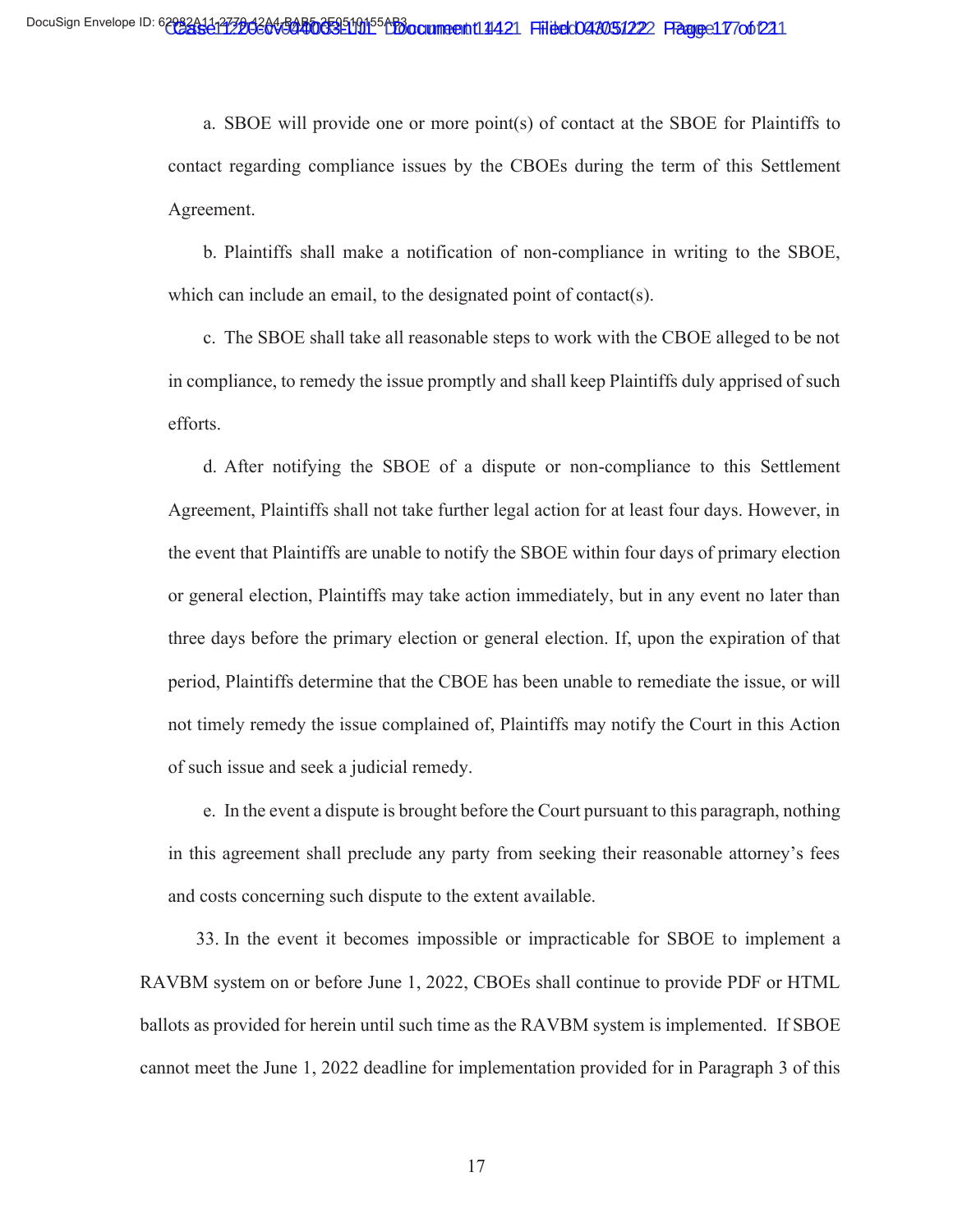is expected to be accomplished, which date shall be the earliest date possible. Settlement Agreement, SBOE shall provide Plaintiffs, by and through their respective counsel, a detailed explanation for such delay and shall state the date by which the rollout of RAVBM

34. Disputes shall be resolved in a manner consistent with paragraph 32 of this Settlement Agreement. The parties shall meet and confer in good faith to resolve any dispute arising under this Settlement Agreement prior to submitting any dispute to the Court for resolution. The parties agree that this action shall be dismissed pursuant to Federal Rule of Civil Procedure  $41(a)(2)$ , but the Court shall retain jurisdiction to enforce this Settlement Agreement and to resolve any disputes arising thereunder during the term of this Agreement.

35. This Agreement is being executed in one or more counterparts, each of which shall be deemed an original and all of which together constitute one and the same instrument, and photographic copies of such signed counterparts may be used in lieu of the original. Electronic signatures shall be deemed to be as valid and enforceable as original ink signatures.

Dated: March , 2022

DocuSigned by: Jose Hernandez -<br>JOSE Hernandez

DocuSianed by: teuth *G*uram

Keith Gurgui

DocuSianed by:  $x\rightarrow y$ 

-B3D4EBE59DD949E...<br>Kasheta Bunting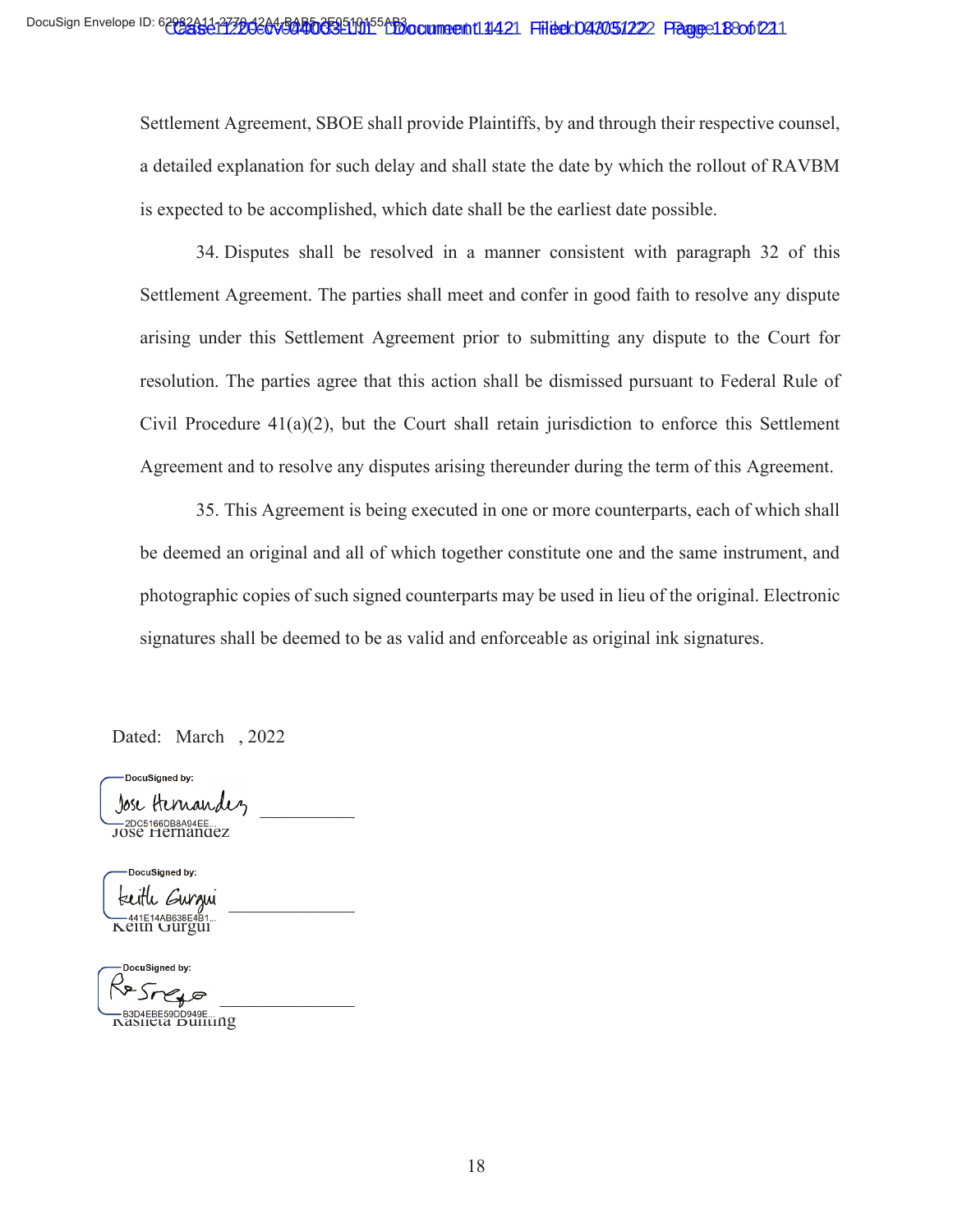DocuSigned by:

www.czaren 21020FA762B5453...<br>Trafeli Luxton Gourgey taren luston Gourgey

-DocuSigned by: Christina Asbee DISAULTLY RIGHTS NEW York

DocuSigned by:  $\ll \beta$  Patrim

National Federation the Blind of New York State, Inc.

DocuSigned by:  $\kappa$  if  $\mu\mu\nu\lambda$ 

American Council of the Blind of New York, Inc.

-DocuSigned by: Sharon McLennon Wier **CENTER FOR INDEPENDENCE** OF the Disabled, New York

# **Counsel:**

DocuSianed by:

Christina Asbee — 0609E725517E4D9...<br>Chi istina Asuee DISABILITY RIGHTS NEW YORK 279 Troy Rd, Ste. 9 PMB 236 Rensselaer, NY 12144 Tel: (518) 432-7861 Fax: (518) 545-6869

DocuSigned by:

Uinstina Brandt-Young

CA241379D77144E...<br>الحديث المسابق المستقيم التي التي التي تعلق التي تعلق التي تعلق التي تعلق التي تعلق التي تع DISABILITY RIGHTS ADVOCATES 655 Third Avenue, 14th Floor New York, NY 10017 Tel: (212) 644-8644 Fax: (212) 644-8636 [cbrandt-young@dralegal.org](mailto:cbrandt-young@dralegal.org)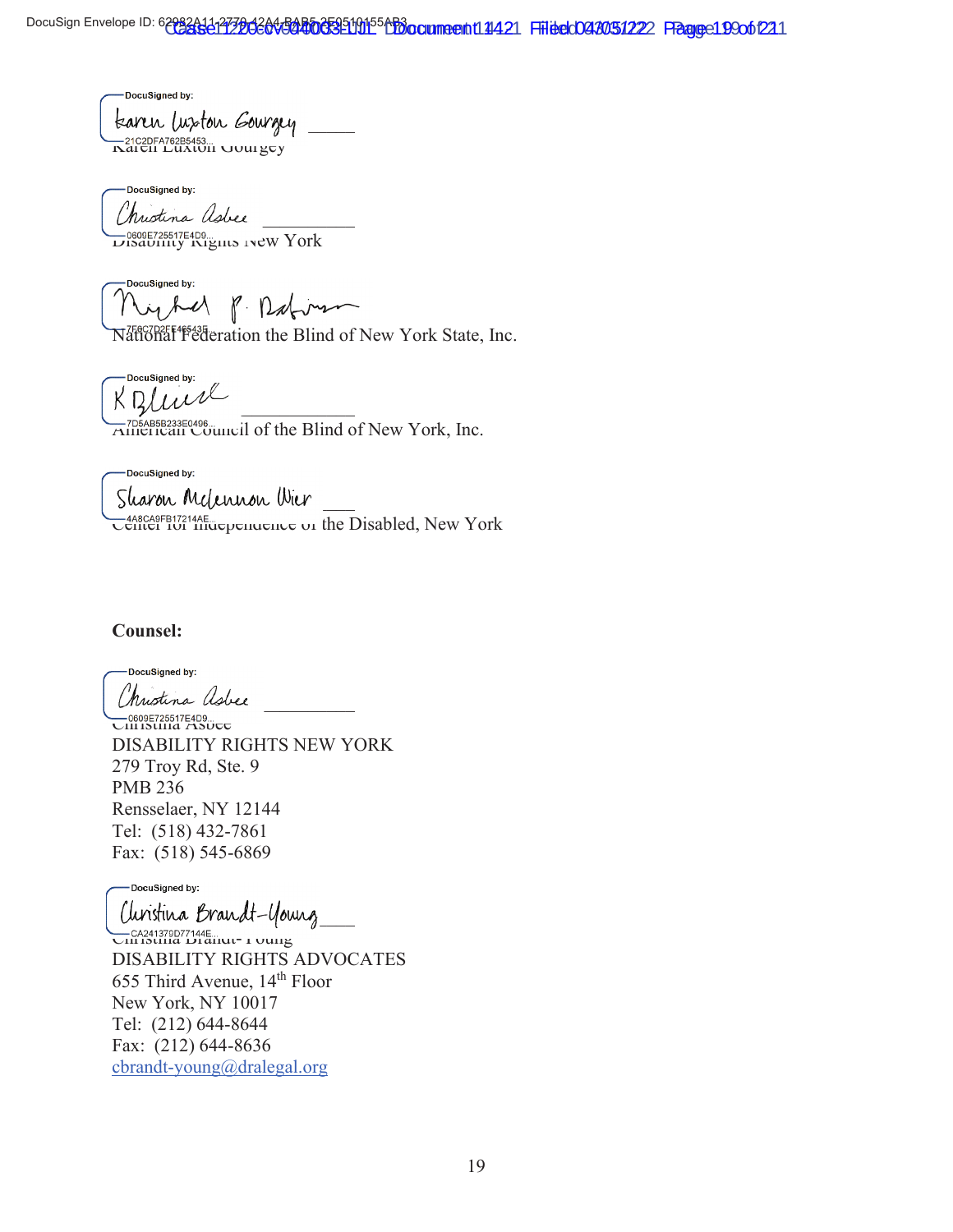DocuSigned by:

 BROWN GOLDSTEIN & LEVY, LLP 120 E. Baltimore Street, #2500 Eve thill Eve Hill Baltimore, MD 21202 Tel: (410) 962-1030 Fax: (410) 385-0869 [EHill@browngold.com](mailto:EHill@browngold.com) 

*Attorneys for Plaintiffs* 

Todd.Valentine@elections.ny.gov NEW YORK STATE BOARD OF ELECTIONS<br>By: (and 0. Valentine metals).<br>Toda D: valenting. CO-Executive Director Todd D. Valentine  $T_{\text{OGU}}^{\text{996B78AC6D814D6...}}$ 

DocuSigned by:  $By: V^{\sim}$ 

Kristen Zebrowski Stavisky, Co-Executive Director [Kristen.Zebrowski.Stavisky@elections.ny.gov](mailto:Kristen.Zebrowski.Stavisky@elections.ny.gov) 

New York State Board of Elections 40 North Pearl Street – Floor 5 Albany, NY 12207 Tel: (518) 474-6367

LETITIA JAMES Attorney General, State of New York

*Attorney for Defendants* 

DocuSianed by  $By$ :  $\rightarrow$  all  $\rightarrow$   $\rightarrow$   $\rightarrow$   $\rightarrow$ Seth J. FarcesA49AFC436.

Assistant Attorney General 28 Liberty Street New York, NY 10005 Tel: (212) 416-8029 [Seth.Farber@ag.ny.gov](mailto:Seth.Farber@ag.ny.gov)